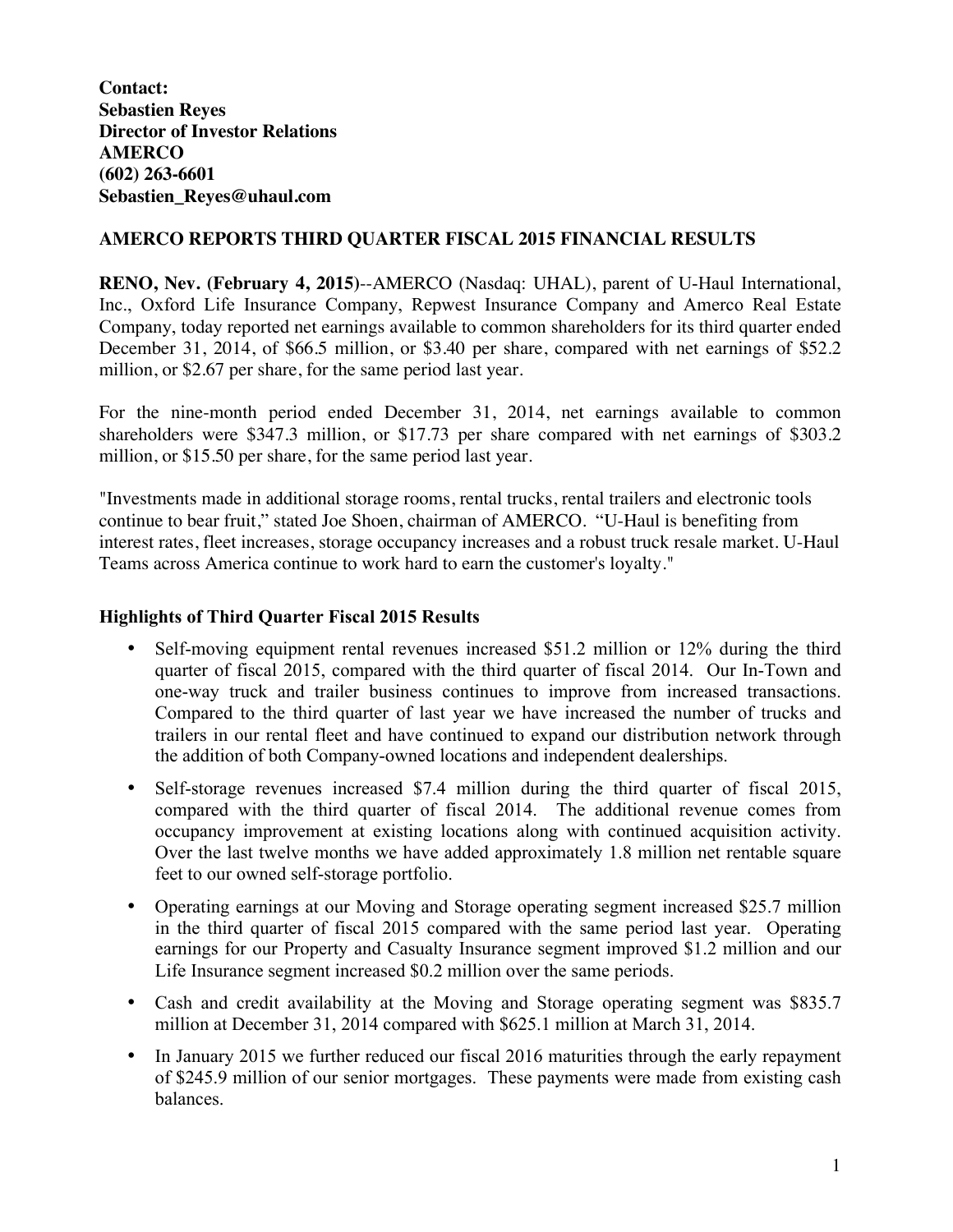• For the first nine months of fiscal 2015 compared with the first nine months of fiscal 2014 gross truck and trailer capital expenditures were approximately \$635 million compared with approximately \$512 million, proceeds from sales of rental equipment were \$319 million compared with \$204 million and spending on real estate related acquisitions and projects increased approximately \$12 million to \$268 million.

AMERCO will hold its investor call for the third quarter of fiscal 2015 on Thursday, February 5, 2015, at 8 a.m. Arizona Time (10 a.m. Eastern). The call will be broadcast live over the Internet at www.amerco.com. To hear a simulcast of the call, or a replay, visit www.amerco.com.

# **About AMERCO**

AMERCO is the parent company of U-Haul International, Inc., Oxford Life Insurance Company, Repwest Insurance Company and Amerco Real Estate Company. U-Haul is in the shared use business and was founded on the fundamental philosophy that the division of use and specialization of ownership is good for both U-Haul customers and the environment.

Certain of the statements made in this press release regarding our business constitute forwardlooking statements as contemplated under the Private Securities Litigation Reform Act of 1995. Actual results may differ materially from those anticipated as a result of various risks and uncertainties. Readers are cautioned not to place undue reliance on these forward-looking statements that speak only as of the date hereof. The Company undertakes no obligation to publish revised forward-looking statements to reflect events or circumstances after the date hereof or to reflect the occurrence of unanticipated events, except as required by law. For a brief discussion of the risks and uncertainties that may affect AMERCO's business and future operating results, please refer to our Form 10-Q for the quarter ended December 31, 2014, which is on file with the SEC.

*###*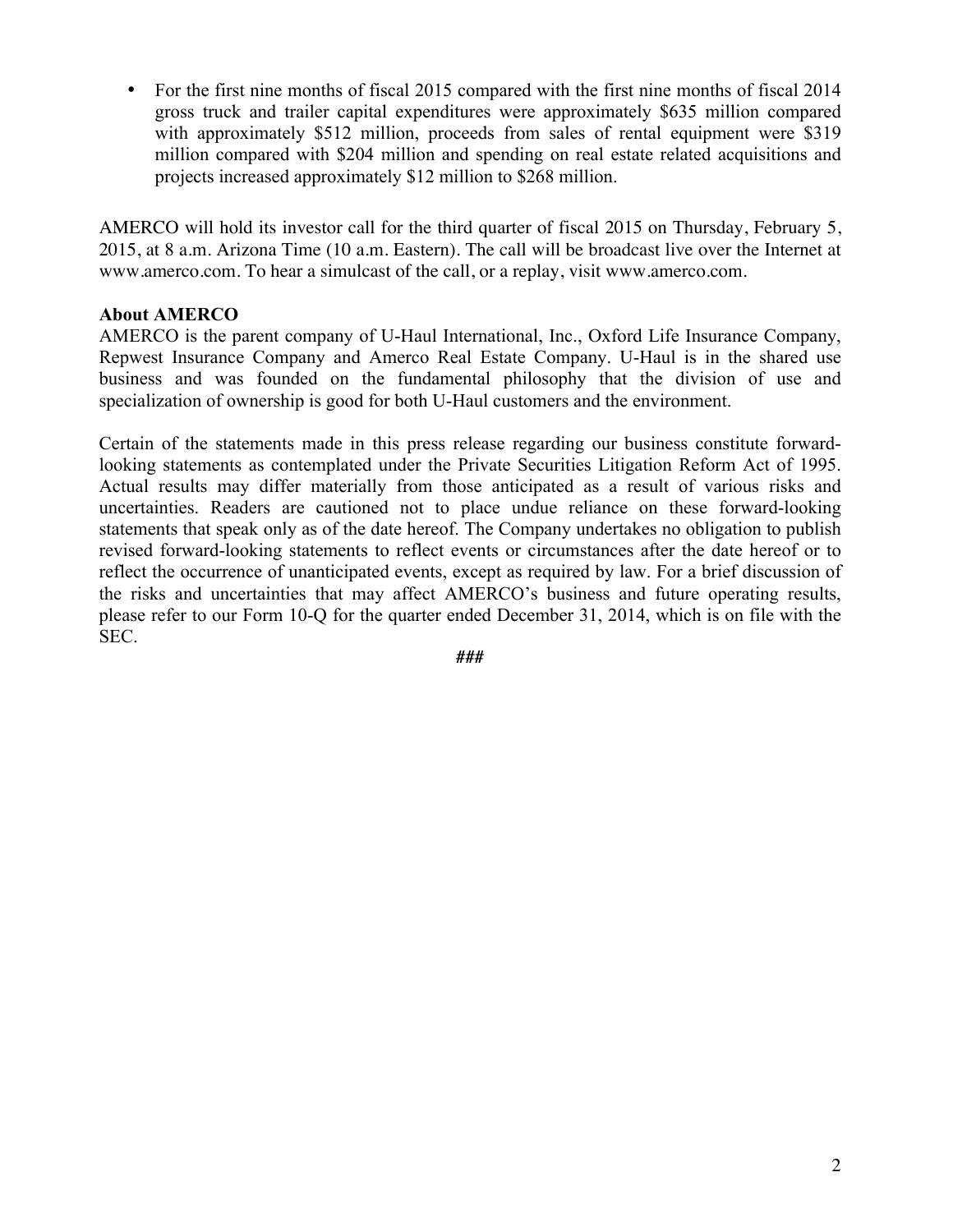#### *Report on Business Operations*

Listed below on a consolidated basis are revenues for our major product lines for the third quarter of fiscal 2015 and 2014.

|                                                        | <b>Quarter Ended December 31,</b> |      |         |
|--------------------------------------------------------|-----------------------------------|------|---------|
|                                                        | 2014                              | 2013 |         |
|                                                        | (Unaudited)                       |      |         |
|                                                        | (In thousands)                    |      |         |
| Self-moving equipment rentals                          | \$<br>487,415                     | -S   | 436,207 |
| Self-storage revenues                                  | 53,503                            |      | 46,120  |
| Self-moving and self-storage product and service sales | 49,081                            |      | 47,045  |
| Property management fees                               | 7,497                             |      | 7,133   |
| Life insurance premiums                                | 39,026                            |      | 39,198  |
| Property and casualty insurance premiums               | 13,584                            |      | 12,219  |
| Net investment and interest income                     | 20,752                            |      | 20,887  |
| Other revenue                                          | 35,497                            |      | 36,522  |
| Consolidated revenue                                   | 706,355                           |      | 645,331 |

Listed below are revenues and earnings from operations at each of our operating segments for the third quarter of fiscal 2015 and 2014. The insurance companies third quarters ended September 30, 2014 and 2013.

|                                                                    | Quarter Ended December 31,    |                          |  |
|--------------------------------------------------------------------|-------------------------------|--------------------------|--|
|                                                                    | 2014                          | 2013                     |  |
|                                                                    | (Unaudited)<br>(In thousands) |                          |  |
|                                                                    |                               |                          |  |
| Moving and storage                                                 |                               |                          |  |
| \$<br>Revenues                                                     | 635,833                       | 578,162<br><sup>\$</sup> |  |
| Earnings from operations before equity in earnings of subsidiaries | 117,891                       | 92,173                   |  |
| Property and casualty insurance                                    |                               |                          |  |
| Revenues                                                           | 16,545                        | 15,228                   |  |
| Earnings from operations                                           | 6,941                         | 5,716                    |  |
| Life insurance                                                     |                               |                          |  |
| Revenues                                                           | 55,377                        | 53,152                   |  |
| Earnings from operations                                           | 8,476                         | 8,229                    |  |
| Eliminations                                                       |                               |                          |  |
| Revenues                                                           | (1,400)                       | (1,211)                  |  |
| Earnings from operations before equity in earnings of subsidiaries | (156)                         | (145)                    |  |
| <b>Consolidated Results</b>                                        |                               |                          |  |
| Revenues                                                           | 706,355                       | 645,331                  |  |
| Earnings from operations                                           | 133,152                       | 105,973                  |  |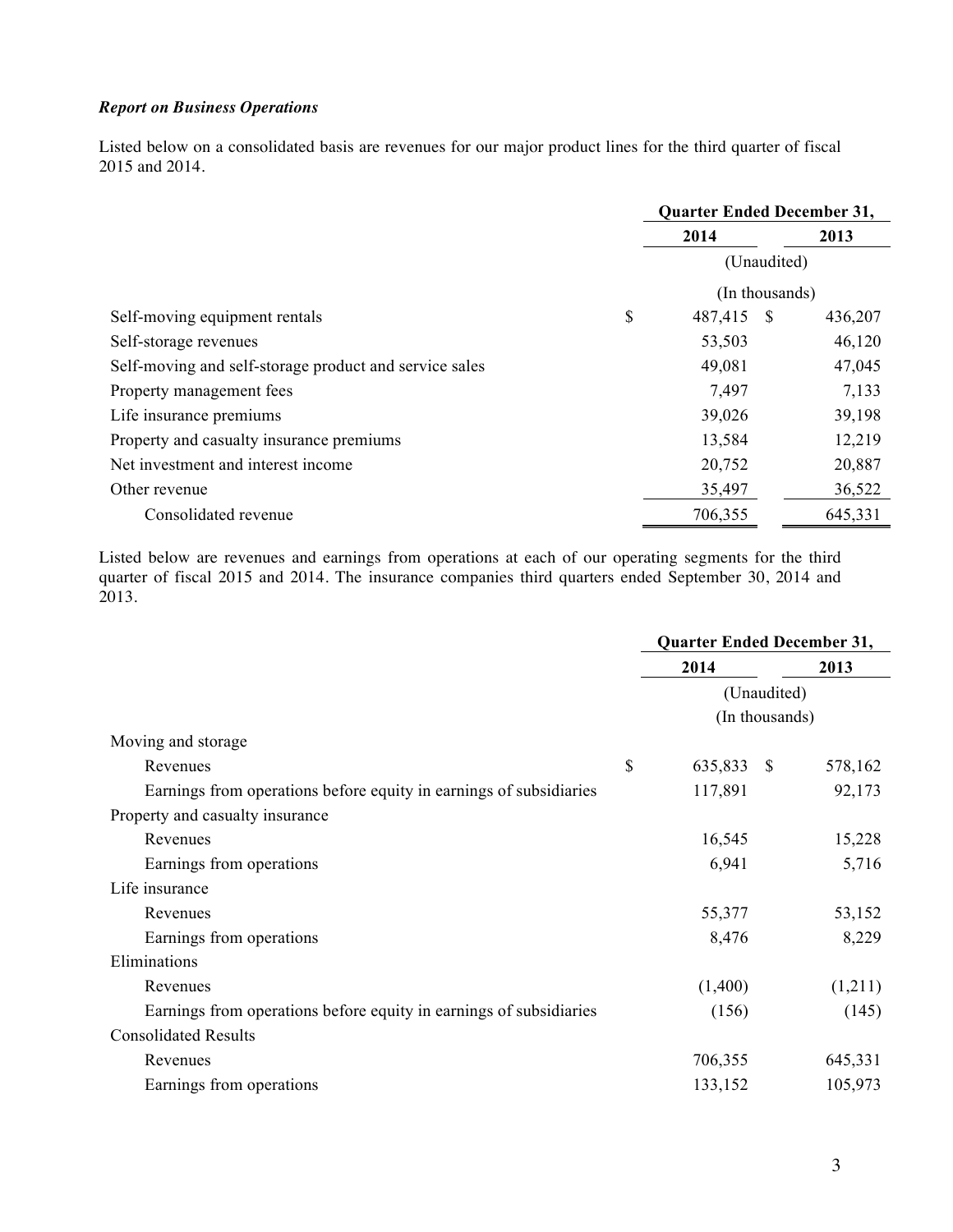The Company owns and manages self-storage facilities Self-storage revenues reported in the consolidated financial statements represent Company-owned locations only. Self-storage data for our owned storage locations follows:

|                                                    | <b>Quarter Ended December 31,</b>     |        |  |  |  |
|----------------------------------------------------|---------------------------------------|--------|--|--|--|
|                                                    | 2014                                  | 2013   |  |  |  |
|                                                    | (In thousands, except occupancy rate) |        |  |  |  |
| Room count as of December 31                       | 224                                   | 203    |  |  |  |
| Square footage as of December 31                   | 19,617                                | 17,793 |  |  |  |
| Average monthly number of rooms occupied           | 180                                   | 161    |  |  |  |
| Average monthly occupancy rate based on room count | 81.1%                                 | 80.0%  |  |  |  |
| Average monthly square footage occupied            | 16,144                                | 14,290 |  |  |  |

Listed below on a consolidated basis are revenues for our major product lines for the first nine months of fiscal 2015 and 2014

|                                                        | <b>Nine Months Ended December 31,</b> |           |  |  |  |
|--------------------------------------------------------|---------------------------------------|-----------|--|--|--|
|                                                        | 2014                                  | 2013      |  |  |  |
|                                                        | (Unaudited)                           |           |  |  |  |
|                                                        | (In thousands)                        |           |  |  |  |
| Self-moving equipment rentals                          | \$<br>1,716,424 \$                    | 1,556,787 |  |  |  |
| Self-storage revenues                                  | 155,623                               | 133,791   |  |  |  |
| Self-moving and self-storage product and service sales | 191,603                               | 183,115   |  |  |  |
| Property management fees                               | 18,970                                | 17,586    |  |  |  |
| Life insurance premiums                                | 115,997                               | 119,708   |  |  |  |
| Property and casualty insurance premiums               | 35,665                                | 31,052    |  |  |  |
| Net investment and interest income                     | 63,654                                | 59,836    |  |  |  |
| Other revenue                                          | 133,865                               | 131,636   |  |  |  |
| Consolidated revenue                                   | 2,431,801                             | 2,233,511 |  |  |  |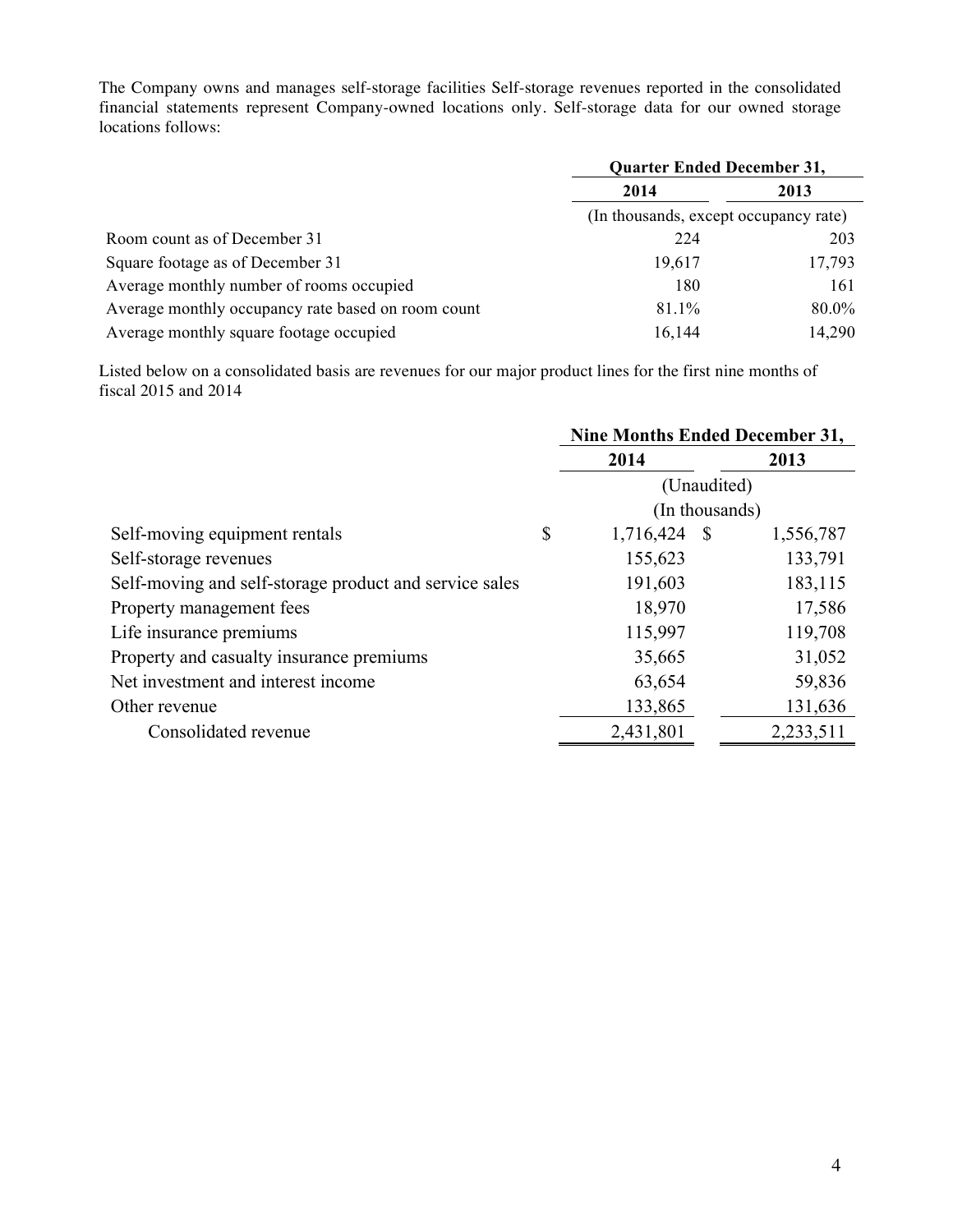Listed below are revenues and earnings from operations at each of our operating segments for the first nine months of fiscal 2015 and 2014. The insurance companies first nine months ended September 30, 2014 and 2013.

|                                                                    |              | <b>Nine Months Ended December 31,</b> |  |  |
|--------------------------------------------------------------------|--------------|---------------------------------------|--|--|
|                                                                    | 2014         | 2013                                  |  |  |
|                                                                    |              | (Unaudited)<br>(In thousands)         |  |  |
|                                                                    |              |                                       |  |  |
| Moving and storage                                                 |              |                                       |  |  |
| \$<br>Revenues                                                     | 2,226,899 \$ | 2,034,764                             |  |  |
| Earnings from operations before equity in earnings of subsidiaries | 589,144      | 512,290                               |  |  |
| Property and casualty insurance                                    |              |                                       |  |  |
| Revenues                                                           | 45,488       | 39,001                                |  |  |
| Earnings from operations                                           | 17,935       | 16,517                                |  |  |
| Life insurance                                                     |              |                                       |  |  |
| Revenues                                                           | 163,120      | 162,604                               |  |  |
| Earnings from operations                                           | 21,582       | 19,831                                |  |  |
| Eliminations                                                       |              |                                       |  |  |
| Revenues                                                           | (3,706)      | (2,858)                               |  |  |
| Earnings from operations before equity in earnings of subsidiaries | (474)        | (323)                                 |  |  |
| <b>Consolidated Results</b>                                        |              |                                       |  |  |
| Revenues                                                           | 2,431,801    | 2,233,511                             |  |  |
| Earnings from operations                                           | 628,187      | 548,315                               |  |  |

The Company owns and manages self-storage facilities Self-storage revenues reported in the consolidated financial statements represent Company-owned locations only. Self-storage data for our owned storage locations follows:

|                                                    |                                       | <b>Nine Months Ended December 31,</b> |  |  |  |
|----------------------------------------------------|---------------------------------------|---------------------------------------|--|--|--|
|                                                    | 2014                                  | 2013                                  |  |  |  |
|                                                    | (In thousands, except occupancy rate) |                                       |  |  |  |
| Room count as of December 31                       | 224                                   | 203                                   |  |  |  |
| Square footage as of December 31                   | 19.617                                | 17,793                                |  |  |  |
| Average monthly number of rooms occupied           | 179                                   | 159                                   |  |  |  |
| Average monthly occupancy rate based on room count | 82.5%                                 | 80.9%                                 |  |  |  |
| Average monthly square footage occupied            | 15,910                                | 14,016                                |  |  |  |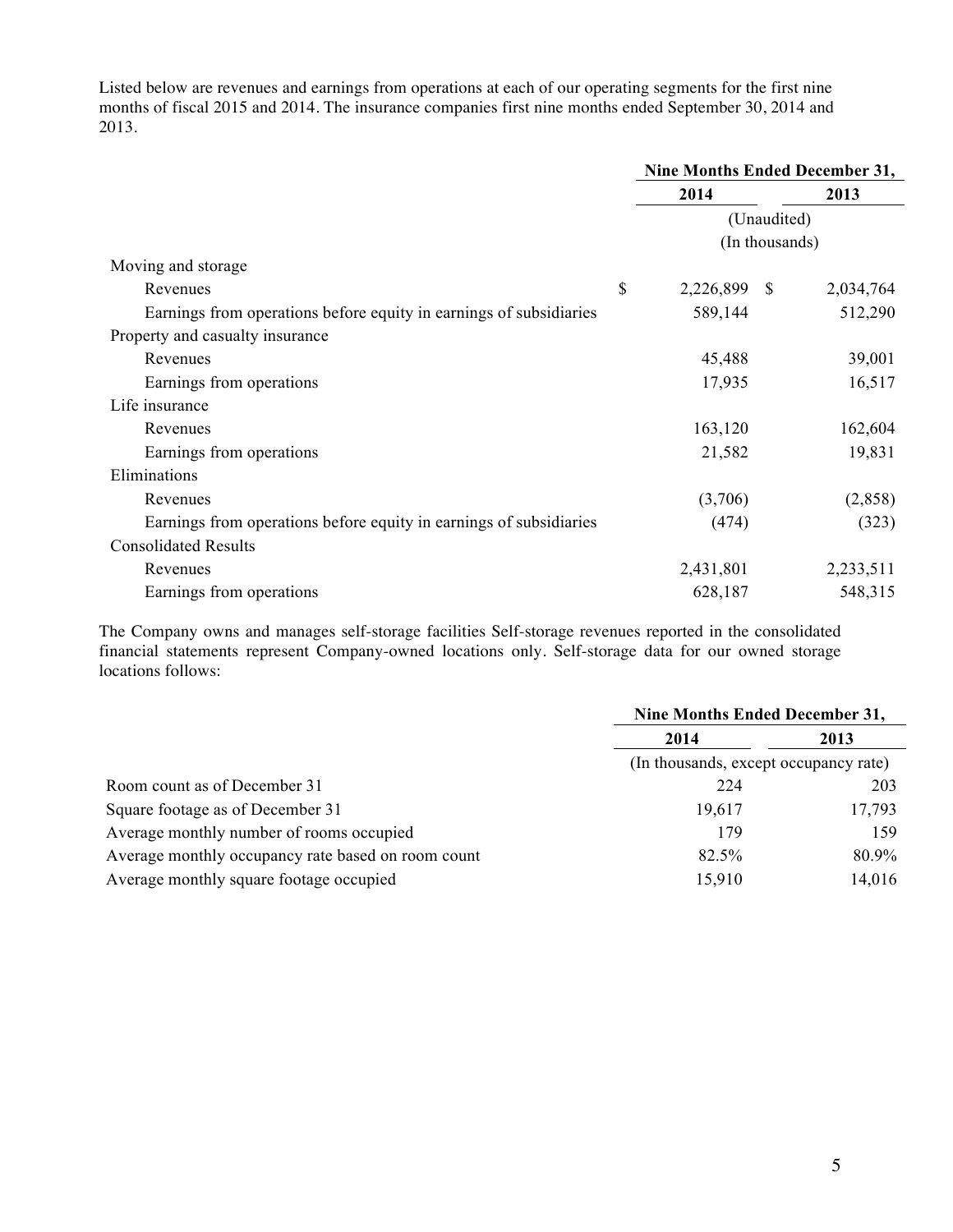## **AMERCO AND CONSOLIDATED ENTITIES CONDENSED CONSOLIDATED BALANCE SHEETS**

|                                                              | December 31,<br>2014 | March 31,<br>2014 |
|--------------------------------------------------------------|----------------------|-------------------|
|                                                              | (Unaudited)          |                   |
|                                                              | (In thousands)       |                   |
| <b>ASSETS</b>                                                |                      |                   |
| Cash and cash equivalents                                    | \$<br>729,023        | \$<br>495,112     |
| Reinsurance recoverables and trade receivables, net          | 197,640              | 199,322           |
| Inventories, net                                             | 69,817               | 67,020            |
| Prepaid expenses                                             | 94,076               | 55,269            |
| Investments, fixed maturities and marketable equities        | 1,294,568            | 1,138,275         |
| Investments, other                                           | 246,766              | 248,850           |
| Deferred policy acquisition costs, net                       | 116,191              | 118,707           |
| Other assets                                                 | 148,940              | 97,588            |
| Related party assets                                         | 148,776              | 169,624           |
|                                                              | 3,045,797            | 2,589,767         |
| Property, plant and equipment, at cost:                      |                      |                   |
| Land                                                         | 457,229              | 405,177           |
| Buildings and improvements                                   | 1,641,420            | 1,430,330         |
| Furniture and equipment                                      | 344,016              | 322,088           |
| Rental trailers and other rental equipment                   | 428,197              | 373,325           |
| Rental trucks                                                | 2,881,051            | 2,610,797         |
|                                                              | 5,751,913            | 5, 141, 717       |
| Less: Accumulated depreciation                               | (1,891,178)          | (1,732,506)       |
| Total property, plant and equipment                          | 3,860,735            | 3,409,211         |
| Total assets                                                 | \$<br>6,906,532      | \$<br>5,998,978   |
| <b>LIABILITIES AND STOCKHOLDERS' EQUITY</b>                  |                      |                   |
| Liabilities:                                                 |                      |                   |
| Accounts payable and accrued expenses                        | \$<br>353,564        | \$<br>357,954     |
| Notes, loans and leases payable                              | 2,364,513            | 1,942,359         |
| Policy benefits and losses, claims and loss expenses payable | 1,063,986            | 1,082,598         |
| Liabilities from investment contracts                        | 673,051              | 616,725           |
| Other policyholders' funds and liabilities                   | 10,469               | 7,988             |
| Deferred income                                              | 14,605               | 31,390            |
| Deferred income taxes                                        | 519,936              | 432,596           |
| <b>Total liabilities</b>                                     | 5,000,124            | 4,471,610         |
| Common stock                                                 | 10,497               | 10,497            |
| Additional paid-in capital                                   | 449,156              | 444,210           |
| Accumulated other comprehensive loss                         | (27, 357)            | (53, 923)         |
| Retained earnings                                            | 2,152,714            | 1,805,453         |
| Cost of common shares in treasury, net                       | (525, 653)           | (525, 653)        |
| Cost of preferred shares in treasury, net                    | (151,997)            | (151, 997)        |
| Unearned employee stock ownership plan shares                | (952)                | (1,219)           |
| Total stockholders' equity                                   | 1,906,408            | 1,527,368         |
| Total liabilities and stockholders' equity                   | \$<br>6,906,532      | \$<br>5,998,978   |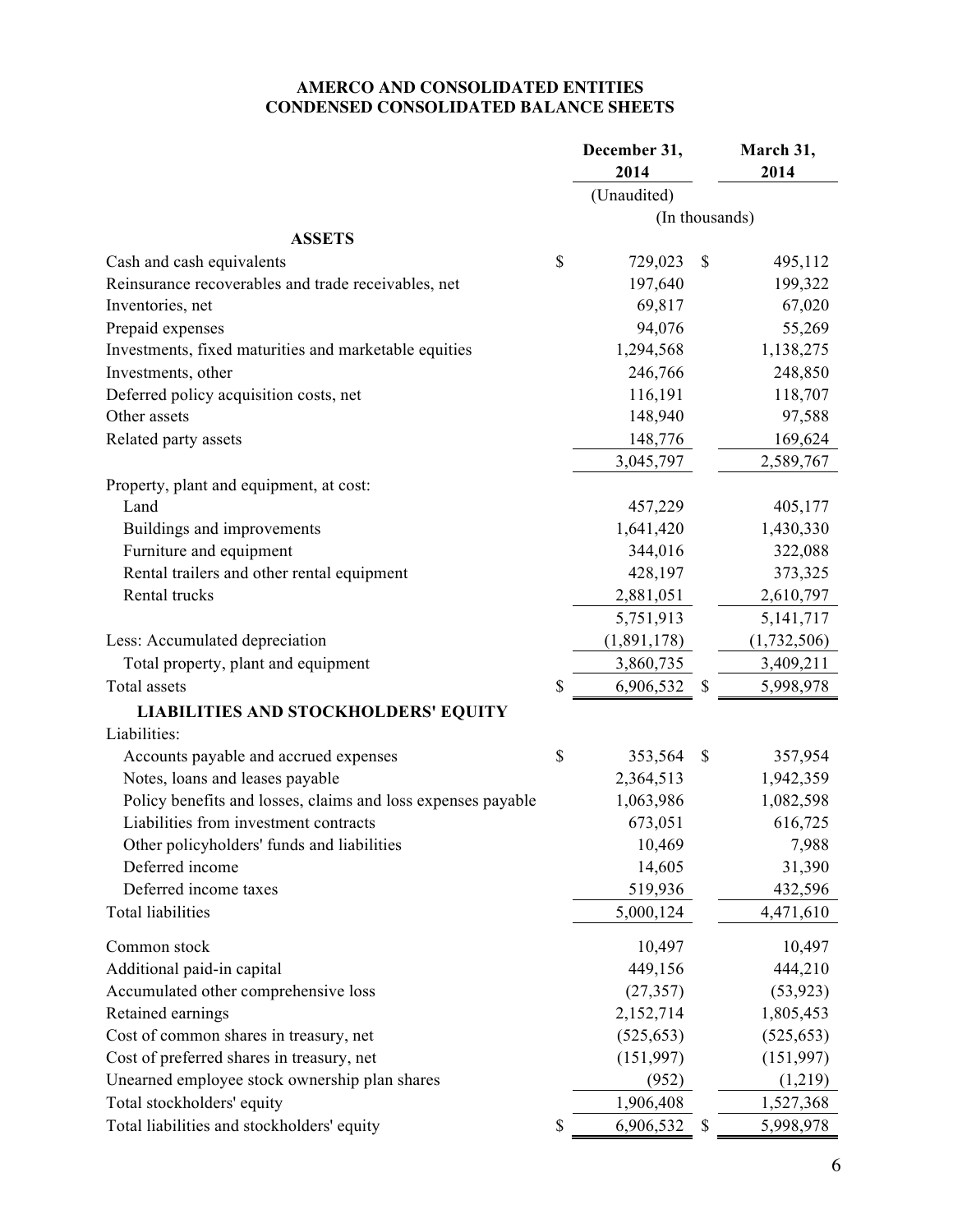## **AMERCO AND CONSOLIDATED ENTITIES CONDENSED CONSOLIDATED STATEMENTS OF OPERATIONS**

|                                                                                             |                           | Quarter Ended December 31,                                        |    |            |
|---------------------------------------------------------------------------------------------|---------------------------|-------------------------------------------------------------------|----|------------|
|                                                                                             |                           | 2014                                                              |    | 2013       |
|                                                                                             |                           | (Unaudited)<br>(In thousands, except share and per<br>share data) |    |            |
| Revenues:                                                                                   |                           |                                                                   |    |            |
| Self-moving equipment rentals                                                               | $\boldsymbol{\mathsf{S}}$ | 487,415                                                           | -S | 436,207    |
| Self-storage revenues                                                                       |                           | 53,503                                                            |    | 46,120     |
| Self-moving and self-storage products and service sales                                     |                           | 49,081                                                            |    | 47,045     |
| Property management fees                                                                    |                           | 7,497                                                             |    | 7,133      |
| Life insurance premiums                                                                     |                           | 39,026                                                            |    | 39,198     |
| Property and casualty insurance premiums                                                    |                           | 13,584                                                            |    | 12,219     |
| Net investment and interest income                                                          |                           | 20,752                                                            |    | 20,887     |
| Other revenue                                                                               |                           | 35,497                                                            |    | 36,522     |
| Total revenues                                                                              |                           | 706,355                                                           |    | 645,331    |
| Costs and expenses:                                                                         |                           |                                                                   |    |            |
| Operating expenses                                                                          |                           | 338,692                                                           |    | 322,106    |
| Commission expenses                                                                         |                           | 58,439                                                            |    | 50,679     |
| Cost of sales                                                                               |                           | 30,751                                                            |    | 28,229     |
| Benefits and losses                                                                         |                           | 40,084                                                            |    | 38,630     |
| Amortization of deferred policy acquisition costs                                           |                           | 4,722                                                             |    | 4,457      |
| Lease expense                                                                               |                           | 18,705                                                            |    | 24,468     |
| Depreciation, net of (gains) losses on disposals of ((\$5,444) and (\$1,961), respectively) |                           | 81,810                                                            |    | 70,789     |
| Total costs and expenses                                                                    |                           | 573,203                                                           |    | 539,358    |
| Earnings from operations                                                                    |                           | 133,152                                                           |    | 105,973    |
| Interest expense                                                                            |                           | (25,719)                                                          |    | (23,607)   |
| Pretax earnings                                                                             |                           | 107,433                                                           |    | 82,366     |
| Income tax expense                                                                          |                           | (40, 893)                                                         |    | (30, 145)  |
| Earnings available to common shareholders                                                   | \$                        | 66,540                                                            |    | 52,221     |
| Basic and diluted earnings per common share                                                 | \$                        | 3.40                                                              |    | 2.67       |
| Weighted average common shares outstanding: Basic and diluted                               |                           | 19,590,555                                                        |    | 19,563,663 |